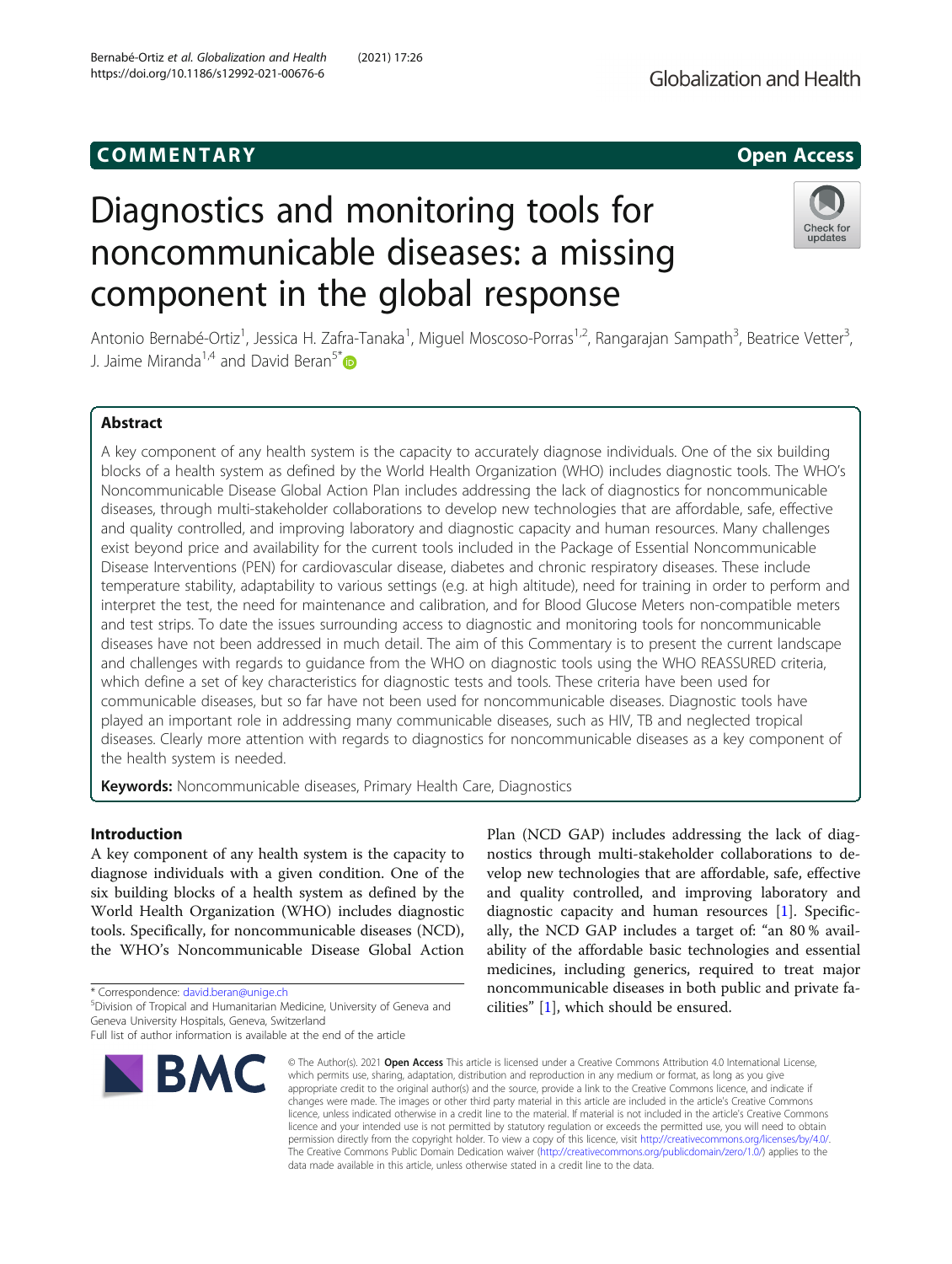<span id="page-1-0"></span>In 2018, the WHO published the first edition of the Model Essential Diagnostics List (EDL) which was updated in 2019 [[2\]](#page-3-0). The EDL, similar to the WHO Model List of Essential Medicines (EML), was aimed at ensuring essential diagnostics are available for the achievement of Universal Health Coverage (UHC). As with the EML, the EDL aims to serve as a guiding document for countries in ensuring availability of diagnostic tools. The EDL comprises 122 test categories including general and disease-specific tests. In the case of diabetes, tests included are those for glucose (urine dipsticks, glucometers and clinical chemistry and immunoassays), glycated haemoglogin (small analysers and clinical chemistry and immunoassays), and diabetic ketoacidosis (Electro-analytical method Handheld analyser).

Other guidance produced by the WHO, the Package of Essential Noncommunicable Disease Interventions (PEN), focuses on primary healthcare (PHC) [[3\]](#page-3-0) and includes in its "package" a set of diagnostic tools for the diagnosis and management of cardiovascular disease (CVD), diabetes and asthma, but not cancer. Within the PEN package, breast and cervical cancer are included, but with a view of "assessment and referral" of individuals [[3\]](#page-3-0). In addition, it is important to note that WHO guidance in the area of diagnostic and monitoring focuses on facility-based tools and does not consider tools for individual's self management of their condition.

However, both at facilities and for individuals, NCD diagnostic and monitoring tools have been found to be unavailable within health systems and/or unaffordable to individuals who have to pay for tests within the health system or purchase these tools for their self-monitoring. For example, for diabetes it was found that in Mali, Mozambique and Zambia urine test strips and blood glucose monitors (BGMs) were available in 54 % and 13 %, and 18 % and 21 %, and 61 % and 49 % of health facilities, respectively [\[4](#page-3-0)]. Costs of facility based testing, assuming one monthly blood glucose test, ranged from free in Nicaragua to US\$ 27 per annum in Mali. For the use of personal meters, only wealthy individuals in lowand middle-income countries (LMIC) [\[4](#page-3-0)] and children benefitting from donation programs [[5\]](#page-3-0) had access to these devices. Similar cases of inequity may occur in other LMICs. To date, many studies have looked at the availability or affordability of these tools  $[4, 6, 7]$  $[4, 6, 7]$  $[4, 6, 7]$  $[4, 6, 7]$  $[4, 6, 7]$  $[4, 6, 7]$ , but not necessarily if they are "technically" adapted to LMIC settings. This Commentary will present the current landscape and challenges with regards to diagnostic and monitoring tools for NCDs included in WHO's guidance for PHC using the REASSURED criteria [[8](#page-3-0)] in order to understand barriers to access to diagnostic tools, the complexities of these need to be assessed.

# The REASSURED Criteria

The REASSURED criteria (Table 1) are a set of characteristics developed for assessing diagnostic tools for communicable diseases (CD) and have been used for over a decade with the recent addition of three new attributes: real time connectivity, ease of specimen collection, and environmentally friendly [\[8](#page-3-0)] which allow for

Table 1 REASSURED criteria for diagnostic tests included in WHO PEN Package



This table presents each of the REASSURED criteria using a traffic light system with red: not at all; orange to a certain extent; and green yes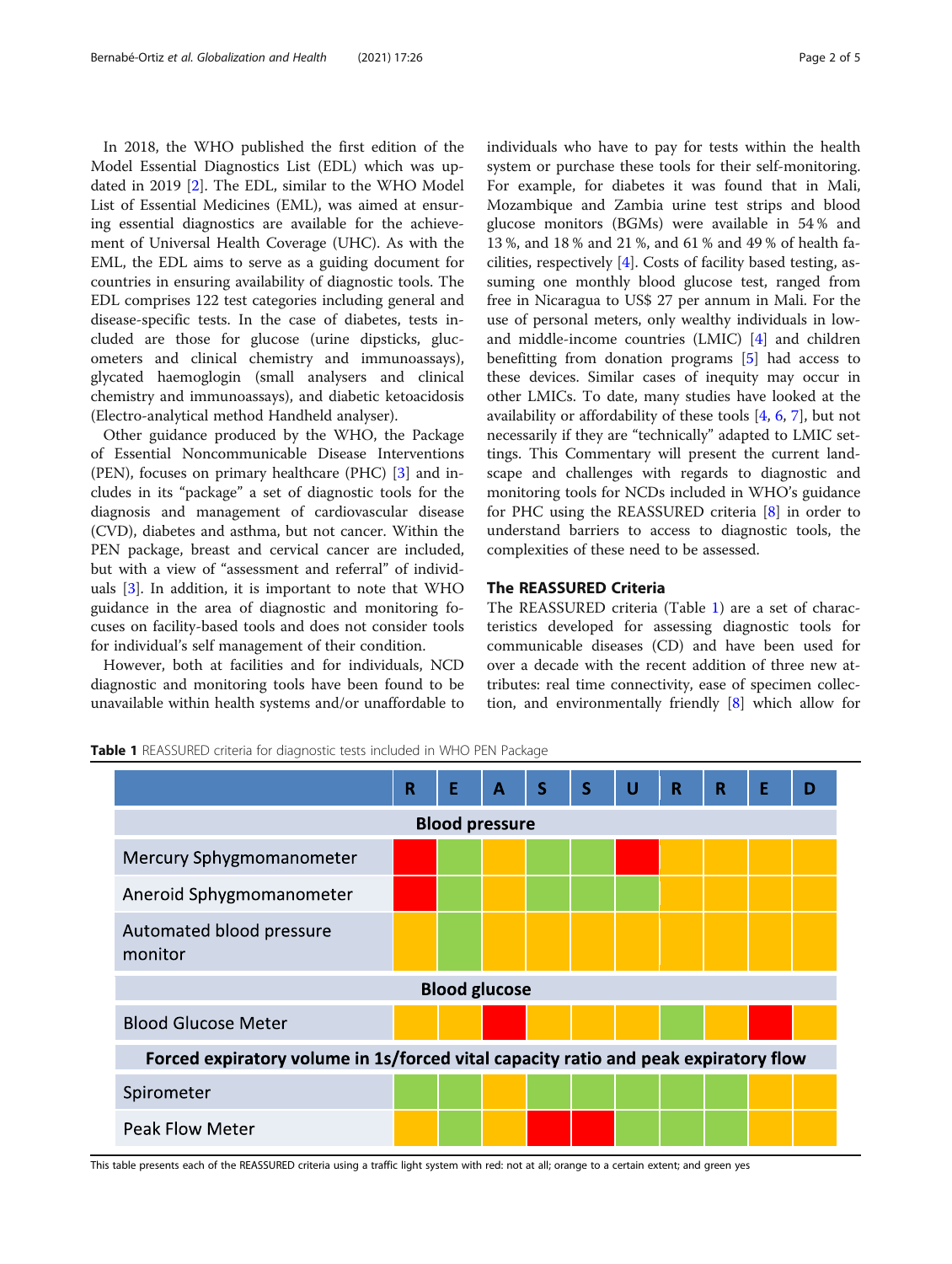the key characteristics of diagnostic tools, specifically for LMICs, to be assessed. These include [[8\]](#page-3-0):

- Real time connectivity: Tests are connected and/or a reader or mobile phone is used to power the reaction and/or read test results to provide required data to clinicians and users.
- Ease of specimen collection: Tests should be designed for use with non-invasive specimens.
- Affordable: Tests are affordable to end-users and the health system.
- Sensitive: Avoid false negatives.
- Specific: Avoid false positives.
- User-friendly: Procedure of testing is simple can be performed in a few steps, requiring minimum training.
- Rapid and Robust: Results are available to ensure treatment of patient at first visit (typically, this means results within 15 min to 2 h) and the tests can survive the supply chain without requiring additional transport and storage conditions such as refrigeration.
- Equipment free and environmentally friendly: Ideally the test does not require any special equipment or can be operated in very simple devices that use solar or battery power. Completed tests are easy to dispose and manufactured from recyclable materials.
- Deliverable to end-users: Accessible to those who need the tests the most.

# Applying the REASSURED Criteria to Noncommunicable disease diagnostic and monitoring tools

In order to present an overall view of the barriers to NCD diagnostics the REASSURED criteria were applied to tools used to diagnose and manage the NCDs included as part of the PEN package, namely CVD, diabetes and asthma based on a review of the literature.

For blood pressure different means of measurement exist, such as using a mercury or aneroid sphygmomanometer or an automated blood pressure monitor [\[9](#page-3-0)]. Mercury sphygmomanometers are seen as the gold standard technique for measuring blood pressure, with high sensitivity and specificity compared to aneroid and automatic monitors. However, this tool requires the most training of personnel. Overall, availability and affordability of blood pressure measuring devices are variable and all tools require additional equipment (i.e. either a stethoscope, batteries) and calibration  $[9-11]$  $[9-11]$  $[9-11]$  $[9-11]$  $[9-11]$ . All tools face similar issues with regards to robustness of the test.

BGMs are essential for the diagnosis and monitoring of diabetes. Compared to gold standard laboratory based tests, BGMs are not specific or sensitive [\[12](#page-4-0)].

Affordability and availability of BGM as a diagnostic and monitoring tool in health facilities as well as a monitoring tool for individuals are challenges [[4\]](#page-3-0). Part of this cost is also due to the need for single-use strips that are only compatible with a given brand of meter as well as other consumables, such as lancets and batteries. Issues of robustness also exist as these tools can be affected by temperature and humidity [\[13](#page-4-0)]. It should also be noted that meters change frequently with an impact on which strips can be used.

Forced expiratory volume in 1s/forced vital capacity ratio (FEV<sub>1</sub>/FVC ratio: Tiffeneau-Pinelli index) is used in the diagnosis and management of asthma and chronic obstructive pulmonary disease (COPD) using a spirometer [[14\]](#page-4-0). The peak flow rate can also be used for the diagnosis and follow-up of people with COPD and asthma. For the measurement of the peak expiratory flow (PEF), a peak flow meter can be used. Both spirometers and peak flow meters are used to determine lung capacity using different calculations. However, measurement error is higher for PEF [[14](#page-4-0)]. Peak flow meters in general have poor sensitivity and specificity in diagnosing asthma and COPD and are mainly used for monitoring these conditions. Cost, availability and the need for consumables are the main barriers of access to spirometry [[15\]](#page-4-0). In addition, health professional training can be seen as a secondary barrier as well as an absence of guidelines for both tests.

Details of the REASSURED criteria for all these tests are included in Table [1.](#page-1-0)

# Diagnostic tools for NCDs: more guidance is needed

Clearly more attention with regards to diagnostics as a key component of the health system is needed. Despite the existance of global guidance, the issue of access to diagnostics does not feature prominently on the global NCD agenda, in comparison for example to access to medicines. The EDL and PEN Package provide a list of tools that should be available, and the NCD GAP a target to be achieved. However, the target included in the NCD GAP focuses on availability and affordability and our review of the tools using the REASSURED criteria presents a wide range of challenges beyond price and availability, such as temperature stability, adaptability to various settings (e.g. at high altitude), need for training in order to perform and interpret the test, the need for maintenance and calibration, and for BGMs noncompatible meters and test strips. When used as selfmonitoring tools by the individual at home they require training and skills to be delivered by capable health professionals. For NCDs, the EDL only includes tests where a sample needs to be taken and does not include blood pressure measuring devices or spirometers, which are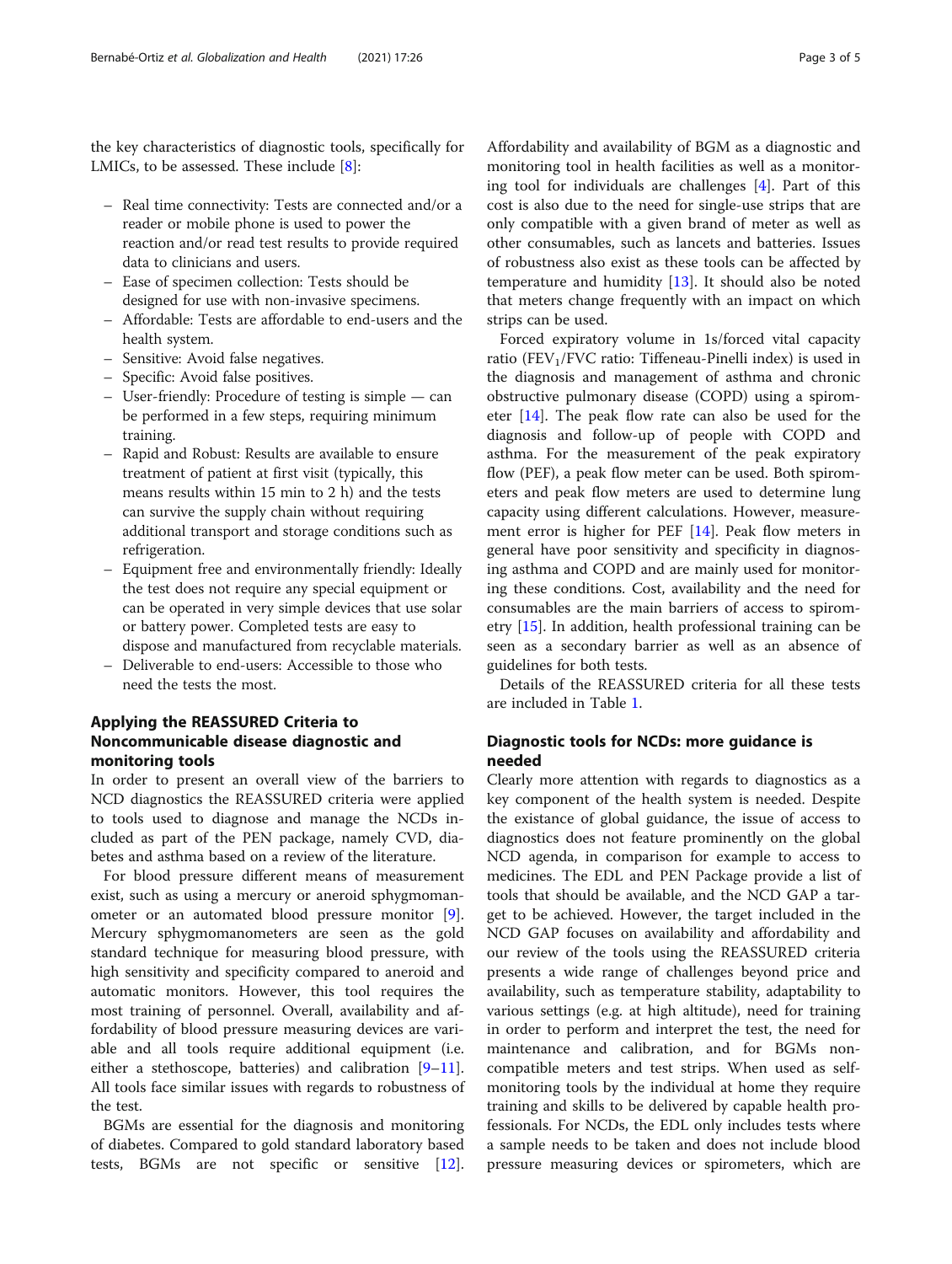<span id="page-3-0"></span>also part of the equipment needed to diagnose and monitor patients.

#### Conclusions

Access to diagnostic tests for NCDs does not necessarily result in their wide uptake and effective use and better outcomes for NCD management, and needs to be integrated in a health system wide response, including an understanding of key barriers that prevent sustainable access to health facilities, medicines, trained professionals and information, education and empowerment for people with the given conditions. Diagnostic tools have played an important role in addressing many CDs, such as HIV, TB and neglected tropical diseases. For NCDs a whole portfolio of diagnostic and monitoring tools are required throughout the continuum of care. These include tools for the initial diagnosis of the individual. For most NCDs the diagnostic test, blood pressure or blood glucose, needs to be assessed with a view of the overall risk of the individual, versus a "yes or no" diagnosis. For the ongoing follow-up and management of the individual this overall risk needs to be monitored as well as the need to ensure the availability of tests within facilities. In addition, for diabetes and hypertension part of the management for the individual may be done at home and includes the use of different selfmonitoring tools. Then at regular intervals additional biological or physiological factors may need to be measured to assess disease progression. Finally, specialised tests carried out less frequently to detect complications also form part of the overall toolbox needed. The barriers identified need to be addressed to ensure better availability, affordability and uptake of adapted tools for LMIC contexts. Innovation in diagnostics is an opportunity to address barriers to access and adapt current tools to LMIC contexts. However, from the very outset, innovation should consider the REASSURED criteria to ensure that the tools developed meet the needs of LMICs and assist in addressing the global NCD challenge.

#### Abbreviations

BGM: Blood glucose monitors; CD: Communicable diseases; COPD: Chronic obstructive pulmonary disease; CVD: Cardiovascular disease; EDL: Model Essential Diagnostics List; EML: Model List of Essential Medicines (EML); FEV<sub>1</sub>/ FVC ratio: Forced expiratory volume in 1s/forced vital capacity ratio; LMIC: Low- and middle-income countries (LMIC); NCD: Noncommunicable diseases; PEF: Peak expiratory flow; PEN: Package of Essential Noncommunicable Disease Interventions; PHC: Primary health care; UHC: Universal Health Coverage; WHO: World Health Organization

#### Acknowledgements

Not applicable.

#### Authors' contributions

All authors contributed to the design of the assessment on which this Comment is based. ABO, JZT and MMP collected the data with the support of JJM and DB. ABO and DB drafted the initial draft of this Comment with input from all other authors. All authors read and agreed upon the final submission.

#### Funding

The Foundation for Innovative and New Diagnostics (FIND) supported the preparation of a report entitled "Making the case for Noncommunicable diseases and diagnostics", from which this piece is derived.

#### Availability of data and materials

The full report on which this article is based is available upon request to the authors.

## **Declarations**

Ethics approval and consent to participate Not applicable.

#### Consent for publication

Not applicable.

#### Competing interests

BV and RS are employees of Foundation for Innovative and New Diagnostics. The employing institutions of ABO, JZT, MMP, JJM and DB received funding to prepare the report on which this piece is derived.

#### Author details

<sup>1</sup> CRONICAS Centre of Excellence in Chronic Diseases, Universidad Peruana Cayetano Heredia, Lima, Peru. <sup>2</sup>School of Medicine "Alberto Hurtado", Universidad Peruana Cayetano Heredia, Lima, Peru. <sup>3</sup>Foundation for Innovative and New Diagnostics, Geneva, Switzerland. <sup>4</sup>The George Institute for Global Health, UNSW, Sydney, Australia. <sup>5</sup>Division of Tropical and Humanitarian Medicine, University of Geneva and Geneva University Hospitals, Geneva, Switzerland.

### Received: 3 September 2020 Accepted: 25 February 2021 Published online: 09 March 2021

#### References

- 1. World Health Organization. Global Action Plan for the Prevention and Control of Noncommunicable Diseases 2013–2020. Geneva: World Health Organization; 2013.
- 2. World Health Oragnization. Second WHO Model List of Essential In Vitro Diagnostics. Geneva: World Health Organization; 2019.
- 3. World Health Organization. Package of Essential Noncommunicable (PEN) disease interventions for primary health care in low-resource settings. Geneva: World Health Organization; 2010.
- 4. Beran D, Yudkin JS. Looking beyond the issue of access to insulin: what is needed for proper diabetes care in resource poor settings. Diabetes Res Clin Pract. 2010;88(3):217–21. doi[:https://doi.org/10.1016/j.diabres.2010.03.02](https://doi.org/10.1016/j.diabres.2010.03.029) [9](https://doi.org/10.1016/j.diabres.2010.03.029).
- 5. Hogerzeil HV, Recourt S. The importance of insulin donations for children in 43 low- and middle-income countries. J Public Health Policy. 2019. doi: <https://doi.org/10.1057/s41271-018-00159-w>.
- 6. Klatman EL, Ogle GD. Access to insulin delivery devices and glycated haemoglobin in lower-income countries. World J Diabetes. 2020;11(8):358– 69. doi[:https://doi.org/10.4239/wjd.v11.i8.358.](https://doi.org/10.4239/wjd.v11.i8.358)
- 7. Klatman EL, Jenkins AJ, Ahmedani MY, Ogle GD. Blood glucose meters and test strips: global market and challenges to access in low-resource settings. The lancet Diabetes endocrinology. 2019;7(2):150–60. doi:[https://doi.org/10.1](https://doi.org/10.1016/S2213-8587(18)30074-3) [016/S2213-8587\(18\)30074-3](https://doi.org/10.1016/S2213-8587(18)30074-3).
- Land KJ, Boeras DI, Chen XS, Ramsay AR, Peeling RW. REASSURED diagnostics to inform disease control strategies, strengthen health systems and improve patient outcomes. Nat Microbiol. 2019;4(1):46–54. doi:[https://](https://doi.org/10.1038/s41564-018-0295-3) [doi.org/10.1038/s41564-018-0295-3.](https://doi.org/10.1038/s41564-018-0295-3)
- 9. Chobanian AV, Bakris GL, Black HR, Cushman WC, Green LA, Izzo JL Jr, et al. Seventh report of the Joint National Committee on Prevention, Detection, Evaluation, and Treatment of High Blood Pressure. Hypertension. 2003;42(6): 1206–52. doi[:https://doi.org/10.1161/01.HYP.0000107251.49515.c2](https://doi.org/10.1161/01.HYP.0000107251.49515.c2).
- 10. O'Brien E, Petrie J, Littler W, de Swiet M, Padfield PL, Altman DG, et al. An outline of the revised British Hypertension Society protocol for the